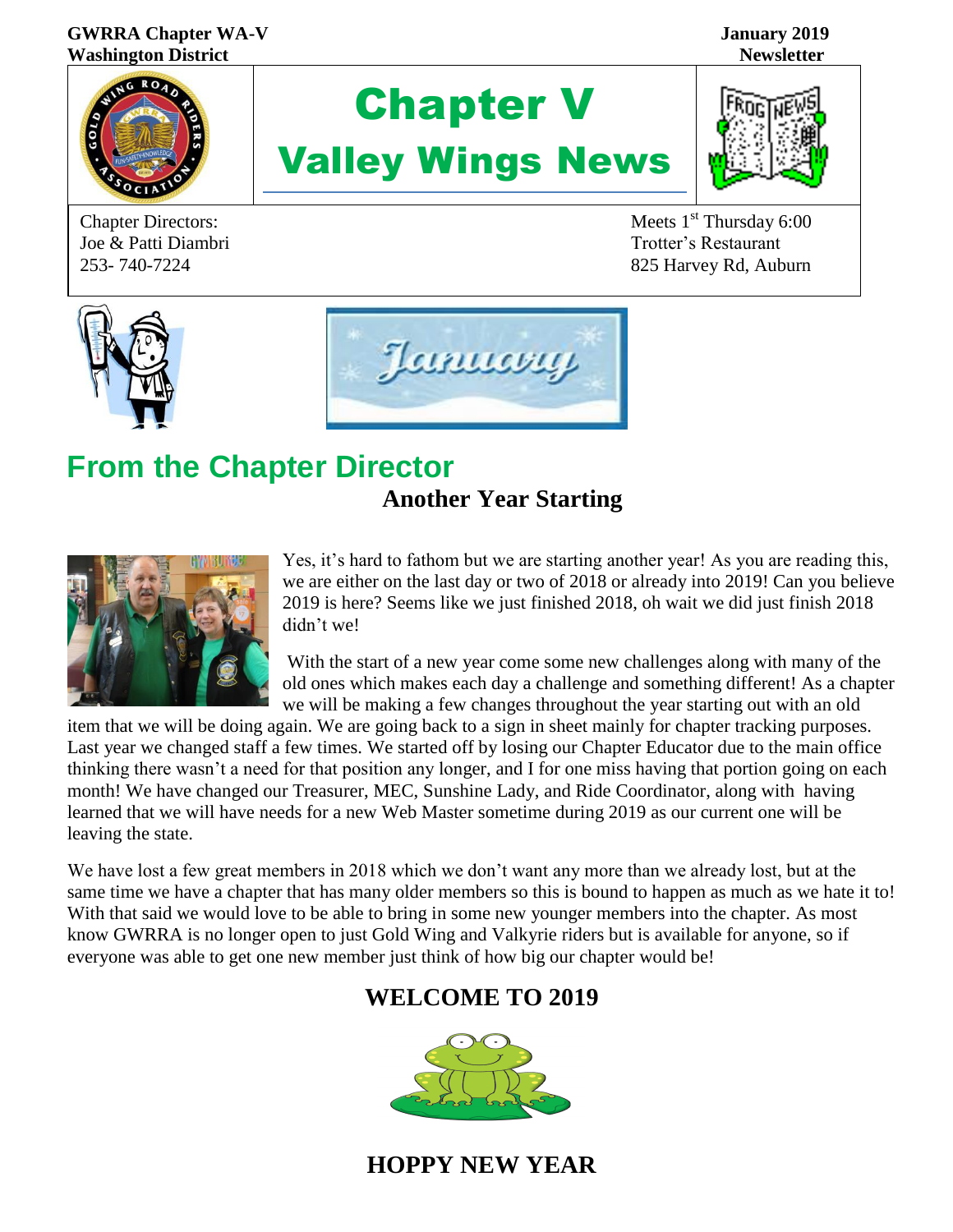

### **ASSISTANT CHAPTER DIRECTORS:**

### **5 Years and Counting**



 Our journey with GWRRA started almost 5 years ago after the purchase of our '95 1500. I was fortunate in having some previous knowledge about GWRRA and I knew that I wanted to be involved with a group of like minded Bike enthusiasts. Since we joined and became involved with Chapter V, we have met and made some great friends. We felt like the young kids in the group but that did not hinder our enthusiasm of being new in the chapter. Getting to experience new

things and learning new riding skills has been one of the biggest benefits in belonging to GWRRA.

Some of the things I would like to focus on is Group Riding, Chapter Gatherings, Socials, Rallies, and Wing Ding. Learning how to ride safely in a group has been fun. When I see Harley groups going down the road at high speed riding side by side I cringe thinking, how do they do that or even want to do that, it does not look safe. One wrong move could result in bikes colliding. I like how we do it, staggered and a safe distance apart. It still looks cool to the others around us, but gives us room for error if we stray out of our lane track. Chapter Gatherings are our way to stay in touch and keep up on what is going on. We also get to visit other Chapters gatherings to support them and meet and make new friends. Socials are another way to join together as a group whether checking out a different restaurant, or getting together at a members house for food, or having a game night to have some fun and laughs as we play Dominoes, Bunko, Farkle or other fun games. Rallies are our getaway yearly event to explore new areas and catch up with our Friends in other parts of the State or other States/Provinces. We have participated in Light Parades, Bike Shows, and fun rides. Most of us use our RV's to camp during these Rallies, others stay in Motels nearby. We have done both and really enjoy these events. So far we have only been able to go to one Wing Ding, in Billings. It was quite an experience being in the same place with so many other Gold Wings and their Riders.

In all, we have really enjoyed our time in GWRRA and look forward to many more years. The other plus is our personal growth, getting out of our comfort zone and getting better at public speaking, or just meeting new people. We hope you feel the same way about GWRRA as we do, it really is Fun with Friends Safety and Knowledge.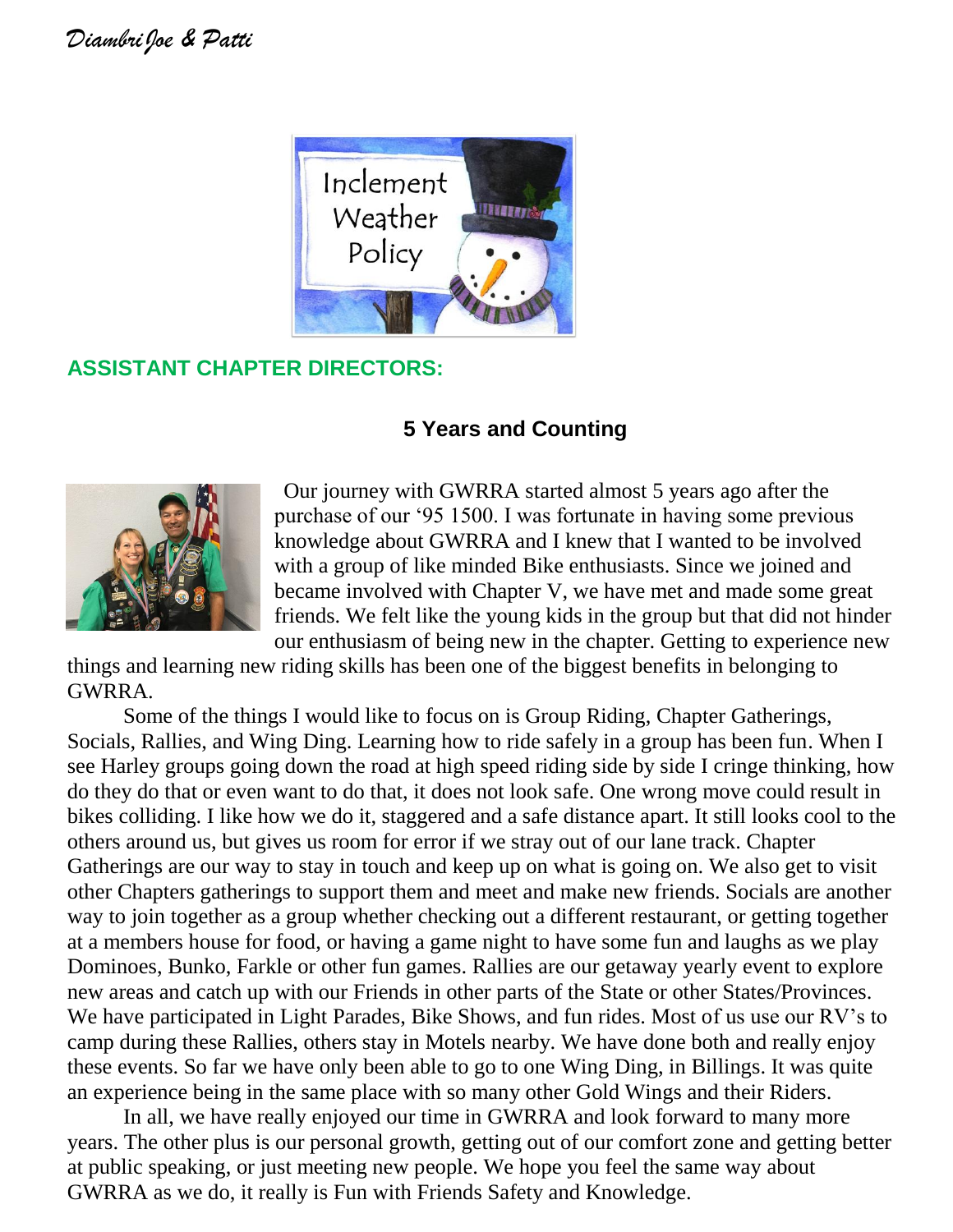Jeff  $&$  Cindy



## **District Asst. Educator**



Regardless of your driving skill or vehicle preparation, there are some winter conditions that can't be conquered. These tips may help prevent snowy and icy roads from ruining your day.

1. Get a grip. To have adequate snow traction, a tire requires at least 6/32-inch deep tread, according to The Tire Rack. (New passenger-car tires usually have 10/32-inch of tread.) Ultrahigh-performance "summer" tires have little or no grip in snow. Even "all-season" tires don't necessarily have great snow traction: Some do, some don't.

2. Make sure you can see. Replace three windshield wiper blades. Clean the inside of your windows thoroughly. Make sure your windshield washer system works and is full of an anti-icing fluid. Drain older fluid by running the washers until new fluid appears: Switching fluid colors makes this easy.

4. Check your lights. Use your headlights so that others will see you and, we hope, not pull out in front of you. Make sure your headlights and taillights are clear of snow.

5. Give yourself a brake. Learn how to get three maximum efficiency from your brakes before an emergency.

For non-ABS stopping on a mixed-surface road, push the brake pedal hard until the four wheels stop rolling, then immediately release the brake enough to allow the wheels to begin turning again. Repeat this sequence rapidly. This is not the same as "pumping the brake." Your goal is to have the tires producing maximum grip regardless of whether the surface is snow, ice or damp pavement.

To properly use antilock brakes: Stomp, stay and steer. After you "Stomp" and the ABS begins cycling when you will feel pulses in the pedal or hear the system working ease up slightly on the pedal until the pulsing happens only once a second.

6. Watch carefully for "black 0 ice." If the road looks slick, it probably is. This is especially true with one of winter's worst hazards: "black ice." Also called "glare ice," this is nearly transparent ice that often looks like a harmless puddle or is overlooked entirely. Test the traction with a smooth brake application

7. 3 Too much steering is bad. If a slick section in a turn causes your front tires to lose grip, the common reaction is to continue turning the steering wheel. This won't improve the situation and may make things worse. If the icy conditions end and the front tires regain grip, your car will dart whichever way the wheels are pointed. That may be into oncoming traffic or a telephone pole..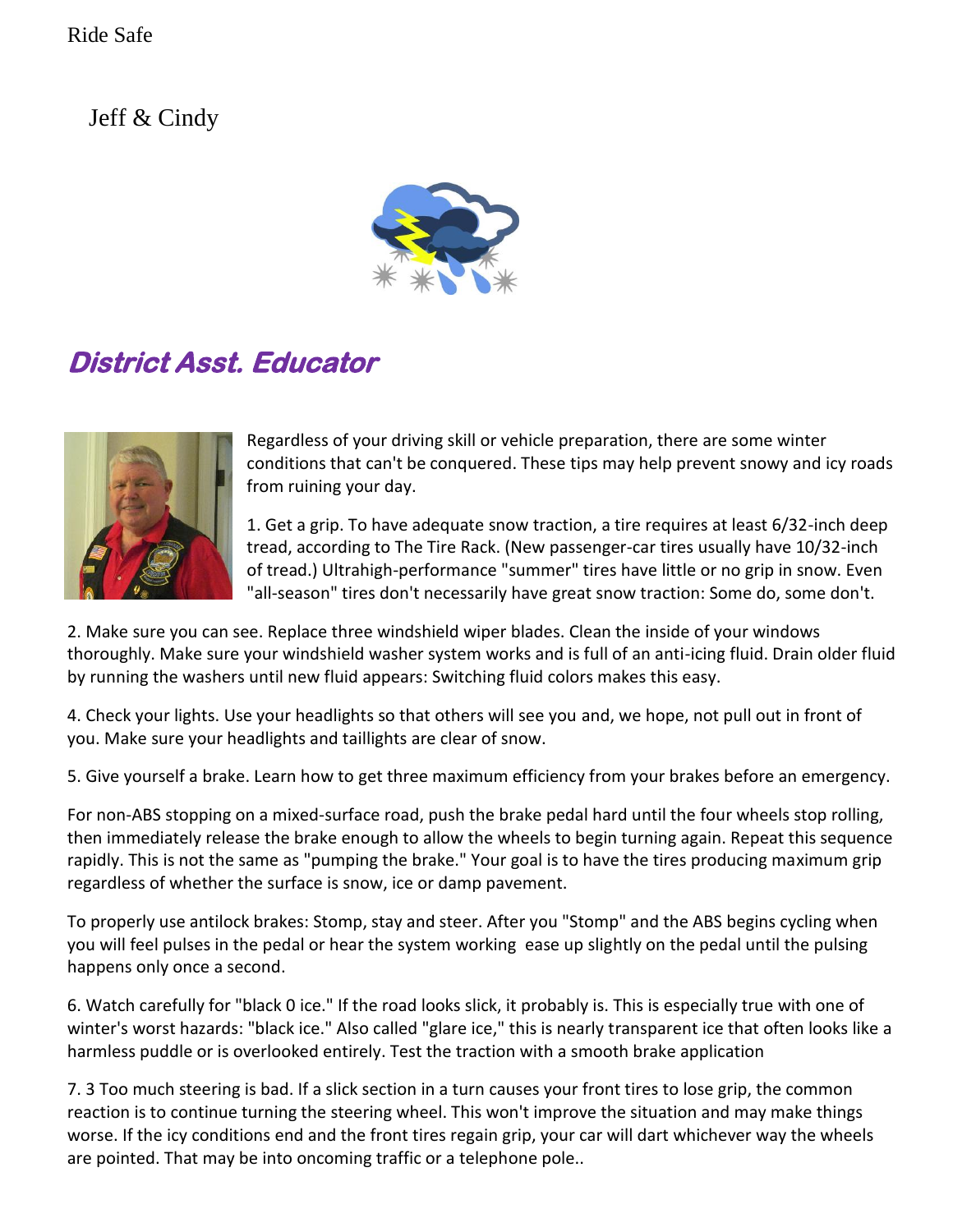8. 8 Technology offers no miracles. All-wheel drive and electronic stability control can get you into trouble by offering a false sense of security. AWD can only help a vehicle accelerate or keep moving: It can't help you go around a snow-covered turn, much less stop at an icy intersection. ESC can prevent a spinout, but it can't clear ice from the roads or give your tires more traction. Don't let these lull you into overestimating the available traction.

Ride Smart & Be Safe!

Don Eide Rider Course Instructor RCI-702

### **District Couple of the Year**

#### **Opportunity for Growth**



The Chapter and District COY position is an opportunity to learn and grow. We can step up and be a bigger part of GWRRA in the form of an additional ambassador promoting this fun organization. Cindy and I have enjoyed representing the District as COY. We always wish we had more time to do more Chapter visits and other activities that promote GWRRA. We hope there are other couples out there that are willing to step up to the COY program to take over from us. We got a call the other day from one of the National Leaders in the COY program to tell us about how National is going to select the new National COY. It is being done via ZOOM

teleconference. Each couple will be interviewed and one from 4 different areas of the Country will be selected to compete at Wing Ding 41 in Nashville. Cindy and I will participate in this interview sometime soon and we will see if we can be selected to represent the Northwest part of the Country at Wing Ding.

Don't forget to support Chapter I on January 26th for their annual Casino Night. Doors open at 4:00 pm at the Camp Murray Armory. The theme this year is Mardi Gras, so come in costume or just a mask. We will see you there for this fun event.

Let your Chapter Director know if you want to be considered for either Chapter or District Couple of the Year. We will have another COY selection for the District level at our District Rally in Cashmere. Now is the time for you to be COY.

Jeff & Cindy WA District COY

Motorist Awareness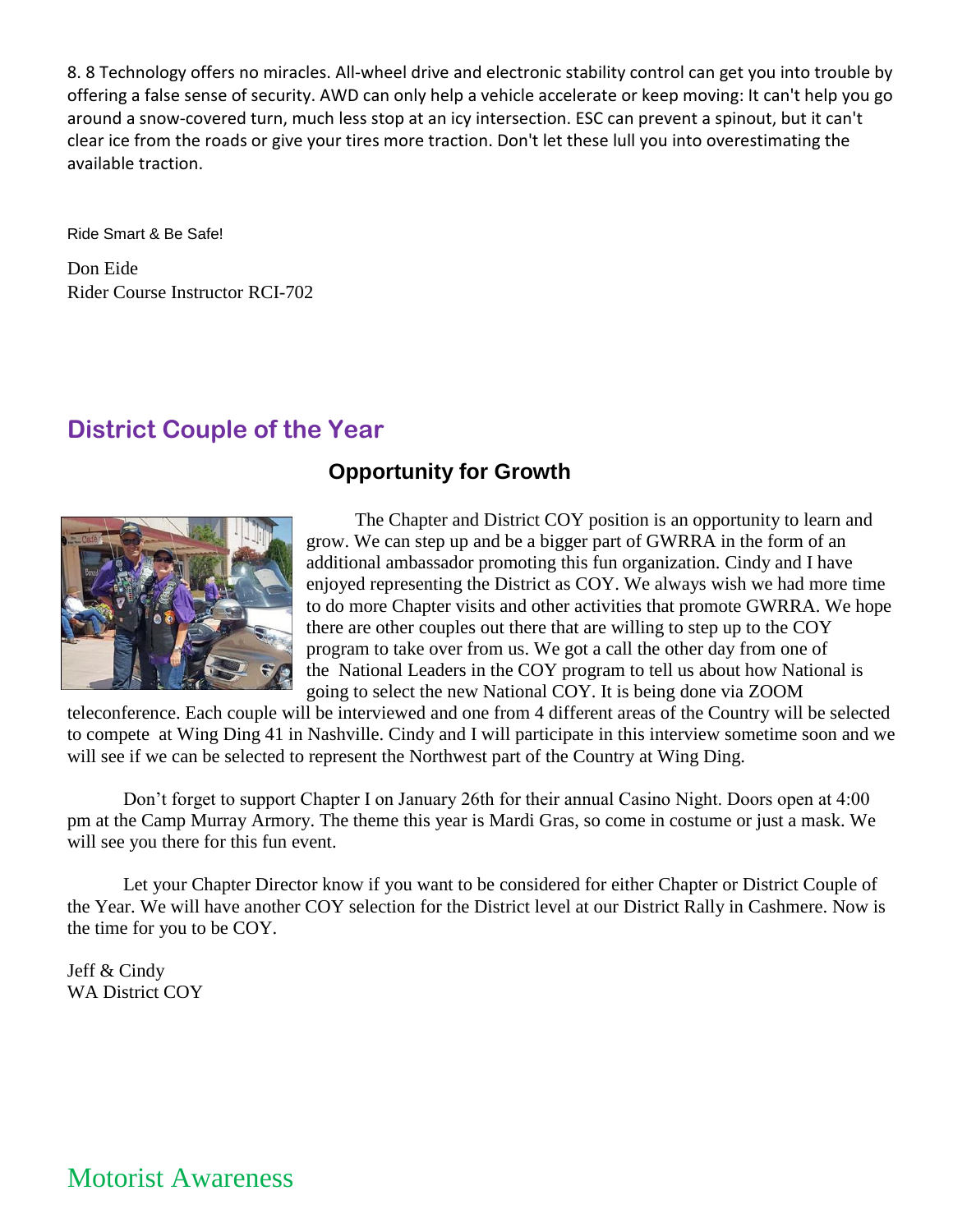

I know most of us riders have put up our bikes for the winter, but there are a few of us that will take them out on nice days, so there will be some bikes on the road, all year long. This is a good reason that we need to be more alert, as other drivers will not be looking for us as hard, and that is why we as riders cannot let up on telling the general public that we are out there, so look for us harder.

While we mostly change our positions from rider to driver, we also must not forget that there may be a biker pop up out of nowhere, at any time! This can happen even more as we may travel from an area that may have what we call winter, to another that has warmer weather.

It is also a great time to wear our jackets, shirts, or anything else that will identify us as riders, so people will remember we are out there. Also, please don't forget to hand out Tri-Folds and Stickers that will also remind them about us. Remember we, as riders, do not want to become invisible behind the blind spot called winter!

I wish all of you a Happy Holidays season, and look forward to what we all call the riding season, next year.

#### Your Assistant Motorist Awareness Director

Carl Maier



### *The Ride Coordinator* by Harry Rossingol



Our final ride of the year was to the Olympia Toy Run.

Gary Andrews, Cindi Duffield, John Doughty, Sam Martin and myself made the trip.

There were a lot of bikes there...most in need of muffler repair.

Despite that...the residents of Olympia enthusiastically lined the route for what the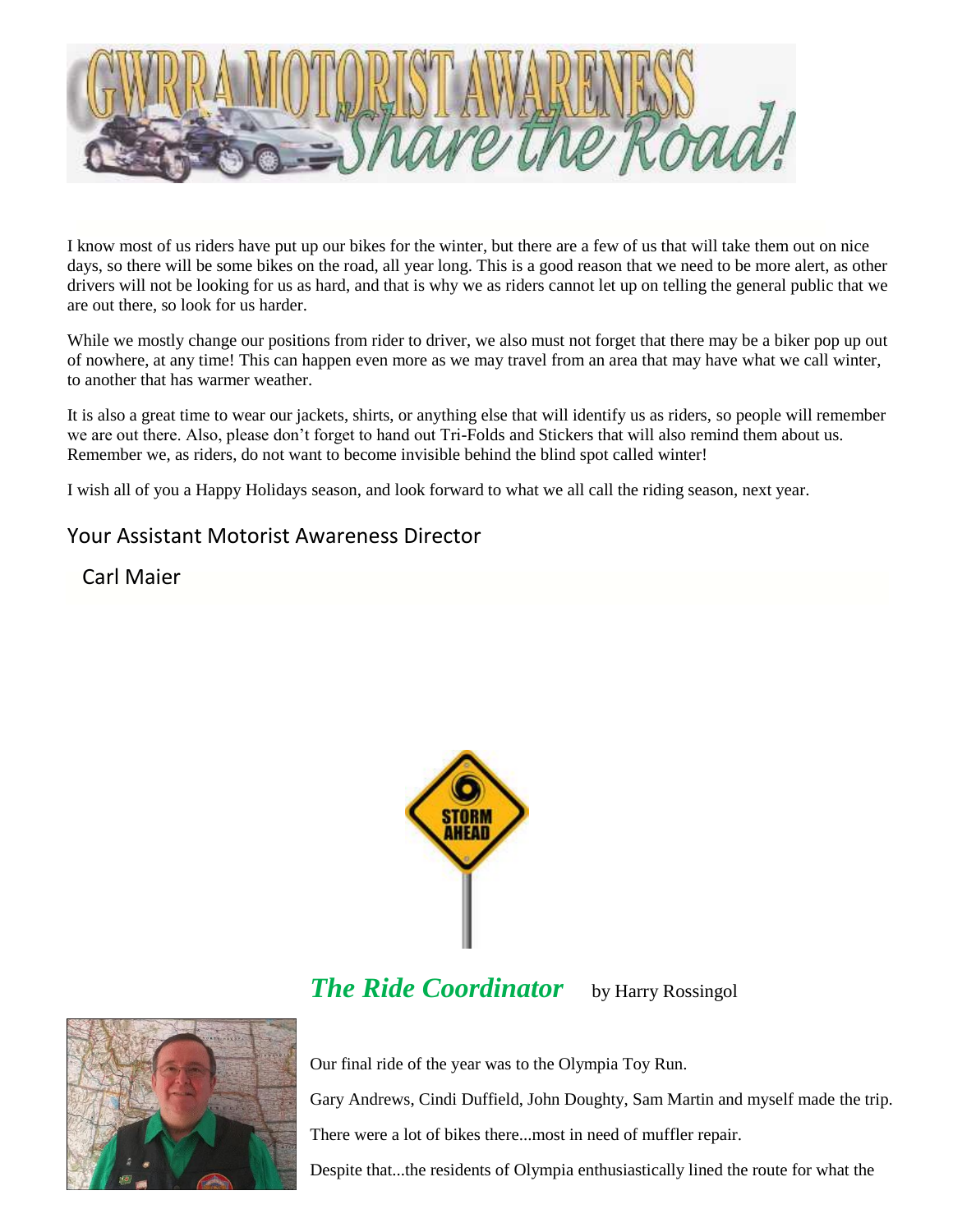out-sized parade!!

Looking back on the year we managed to have scheduled rides in 11 out of the 12 months and look forward to having as many if not more rides next year!!

**Harry** 

#### **FROM THE CHAPTER TECHNICAL ADVISOR:**





It's beginning to look a lot like Christmas.......Well, that was last week.

Nothing ticks me off more than having someone send me something with XMAS in the title. It's Christmas!!! A couple of years ago my son sent me his Christmas list and it said you know what in the title. I told him he wasn't going to get anything if he kept it up. He learned.

So Christmas is over with and I hope you got everything that you wanted and also really worked to put a smile on some ones face.

New Year Day ride is coming up. I think it's on New Year's day..

I haven't heard back from my lawyer as far as the accident is concerned but I really hope to get a new bike by March. I returned back to work on Dec. 12th. I'm doing ok as far as the injury is concerned but, having issues with just walking in general. My legs are very sore most of the time and wheeling around 3,000 lbs pallets is just getting to me.

I've been working on Garry's trike. adding led headlights, a ring of fire, stack lights on the forks and a switch pod on the right handlebar. I'll probably have it done just after the 1st. Seems like I'm always busy doing something....

If you need something done with your bike give me a call. I'm more than willing to help.

Remember when you had a 1500 and someone would say "have you drained your tubes"? They were referring to the drain tubes on the left side of the engine by the alternator. They would fill up with a brown milky watery fluid and would need to be drained occasionally. Well, the 1800's have the same tubes but they are hidden behind the left cylinder valve cover. If you don't know where they are, they are right where the spark plugs are. Easy to get the bottom valve cover off and drain the tubes. If someone else has been doing the spark plugs on your bike then they should have been drained already.

Here's hoping that 2019 is an awesome year for you and your loved ones and that this GWRRA chapter keeps growing and getting better! Dennis

**Dennis**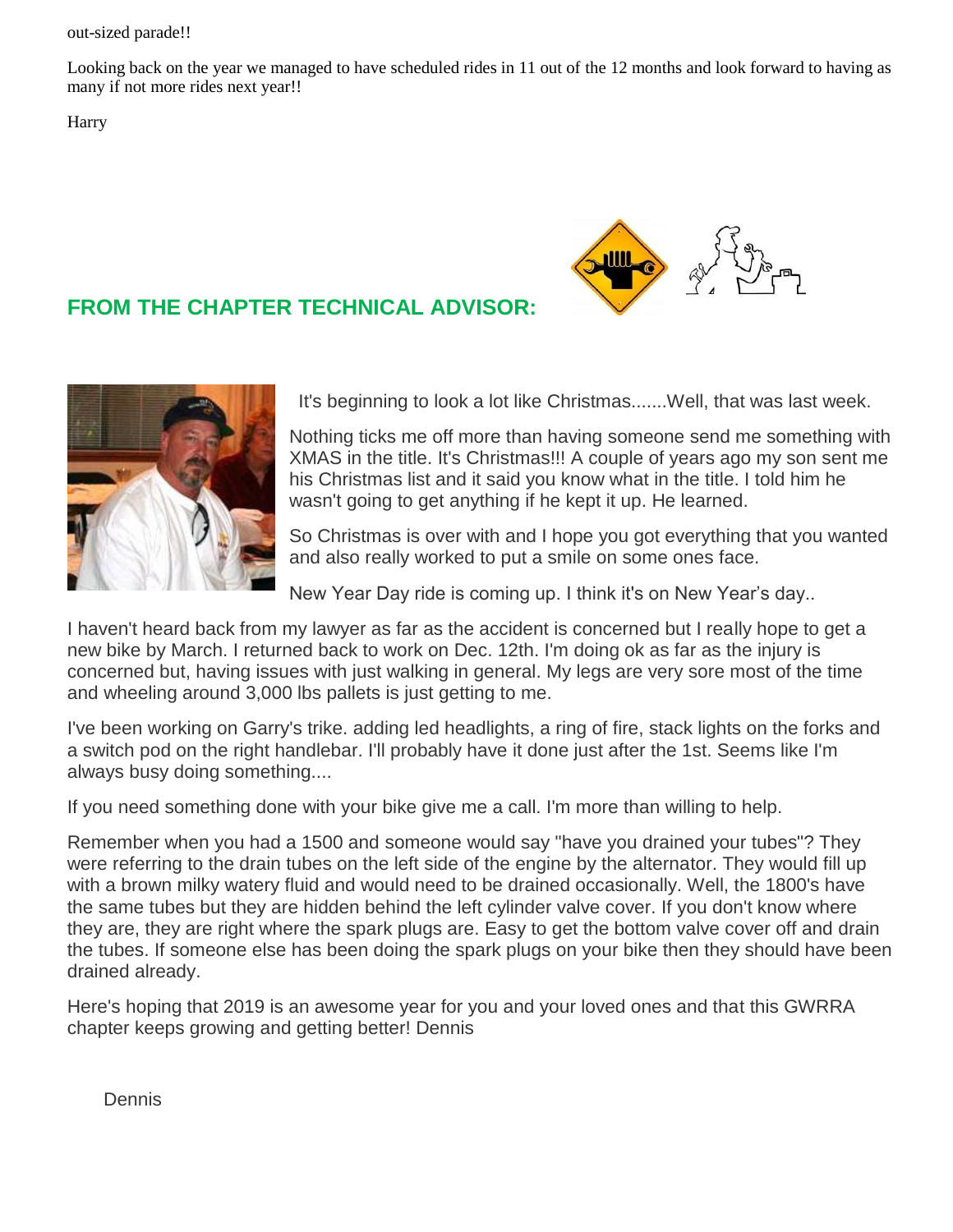### **FROM THE CHAPTER NEWSLETTER EDITORS**





 The hidden number for December was Carmi Jorgensen and she enjoyed her dinner refund. Remember if you want to win you must show up at our meetings and you should check the entire newsletter when you're looking for your membership number, it can be rather difficult. It might be spelled out or just printed out as a number or both ways or broken up in one or more articles. If you find your number its good for a \$10.00 dinner refund at the current meeting, honored before 50/50 drawings.

 Other activities: Patti was drawn for colors and won. Marble game, the winner was drawn and drew a white one.

Your chapter editor

You all be careful out there. Ken/Marion

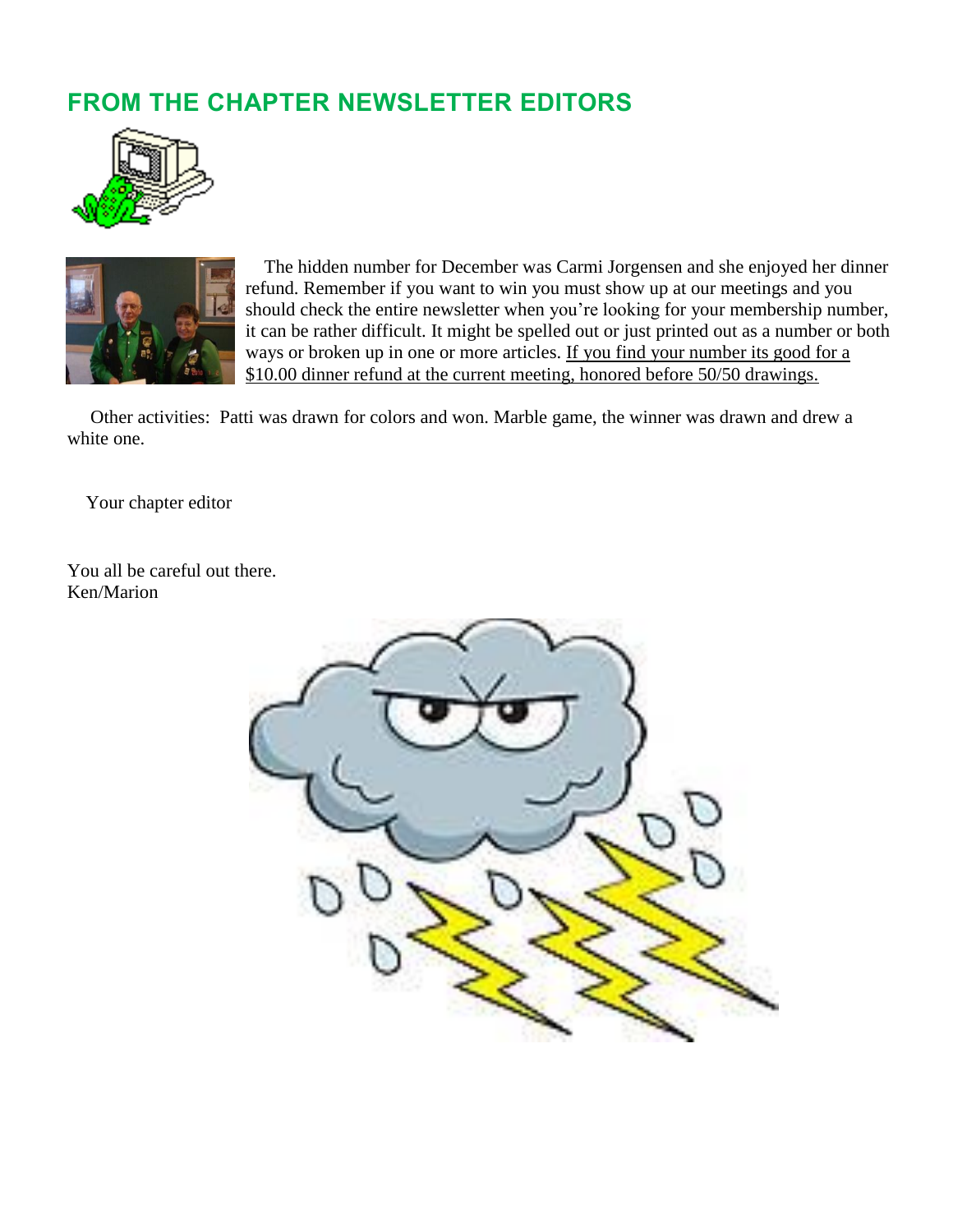### **CHAPTER BIRTHDAYS CHAPTER ANNIVERSARYS**





Michael Briese 09 Bill Holt 01

.

### **Life As a Wing Goes!**

No matter how bad your day is, your bike will make you feel better

You're a biker when you ride a motorcycle, not so the world can see you, but so you can see the world.

Four wheels move the body, but two wheels move the sole

Love is a feeling you get when you like something as much as your motorcycle

### **Looking for information about our chapter?**

Future/Pass Events, Photo's, Links to other Chapters go to chapter web page. [www.gwrra-wav.org](http://www.gwrra-wav.org/)

### **Monthly Calendar Events & Rides**

| January 2019 |            |            |              |                                                                |            |            |  |  |  |
|--------------|------------|------------|--------------|----------------------------------------------------------------|------------|------------|--|--|--|
| <b>SUN</b>   | <b>MON</b> | <b>TUE</b> | <b>WED</b>   | <b>THR</b>                                                     | <b>FRI</b> | <b>SAT</b> |  |  |  |
|              |            |            | $\mathbf{2}$ | Chapter "V"<br><b>Monthly</b><br><b>Meeting</b><br>$6PM - 8PM$ | 4          | 5          |  |  |  |